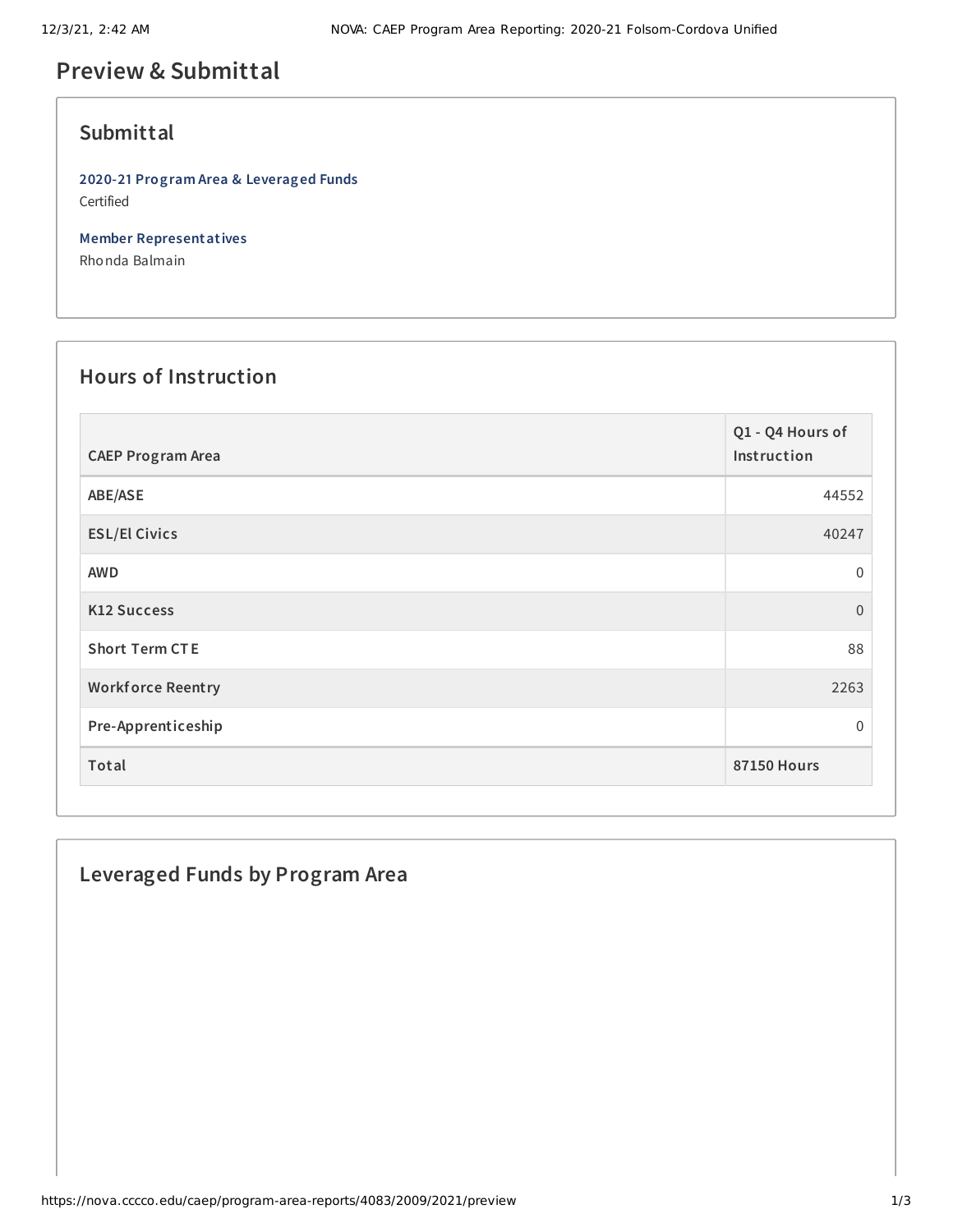| Fund                                     | ABE/ASE   | ESL/El<br>Civics | <b>AWD</b> | K12<br><b>Success</b> | <b>Short</b><br>Term<br><b>CTE</b> | Workforce<br>Reentry | Pre-<br>Apprenticeship | Totals    |
|------------------------------------------|-----------|------------------|------------|-----------------------|------------------------------------|----------------------|------------------------|-----------|
| California Adult<br>Education<br>Program | \$207,903 | \$47,683         | \$0        | \$0                   | \$0                                | \$0                  | \$0                    | \$255,586 |
| <b>CalWORKs</b>                          | \$38,885  | \$38,885         | \$0        | \$0                   | \$0                                | \$0                  | \$0                    | \$77,770  |
| NonCredit                                | \$0       | \$0              | \$0        | \$0                   | \$0                                | \$0                  | \$0                    | \$0       |
| Perkins                                  | \$0       | \$0              | \$0        | \$0                   | \$0                                | \$0                  | \$0                    | \$0       |
| <b>LCFF</b>                              | \$0       | \$0              | \$0        | \$0                   | \$0                                | \$0                  | \$0                    | \$0       |
| Fees                                     | \$0       | \$0              | \$0        | \$0                   | \$13,211                           | \$3,923              | \$0                    | \$17,134  |
| K12 Adult Ed Jail<br>Funds               | \$0       | \$0              | \$0        | \$0                   | \$0                                | \$0                  | \$0                    | \$0       |
| <b>WIOA II</b>                           | \$124,942 | \$171,930        | \$0        | \$0                   | \$0                                | \$0                  | \$0                    | \$296,872 |
| Contracted<br><b>Services</b>            | \$0       | \$16,588         | \$0        | \$0                   | \$0                                | \$0                  | \$0                    | \$16,588  |
| In-kind<br>Contributions                 | \$41,644  | \$57,708         | \$0        | \$0                   | \$0                                | \$0                  | \$0                    | \$99,352  |
| <b>Other Federal</b><br>Grants           | \$0       | \$76,948         | \$0        | \$0                   | \$0                                | \$0                  | \$0                    | \$76,948  |
| Totals                                   | \$413,374 | \$409,742        | \$0        | \$0                   | \$13,211                           | \$3,923              | \$0                    | \$840,250 |

# **Certification**

**28 Capital Adult Education Regional Consortium - Primary Contact**

**Patricia Oliva** [poliva@scoe.net](mailto:poliva@scoe.net)

**Bethany Ely** Coordinator [bely@scoe.net](mailto:bely@scoe.net)

**Carla Slowiczek** CAERC Coordinator [cslowiczek@scoe.net](mailto:cslowiczek@scoe.net)